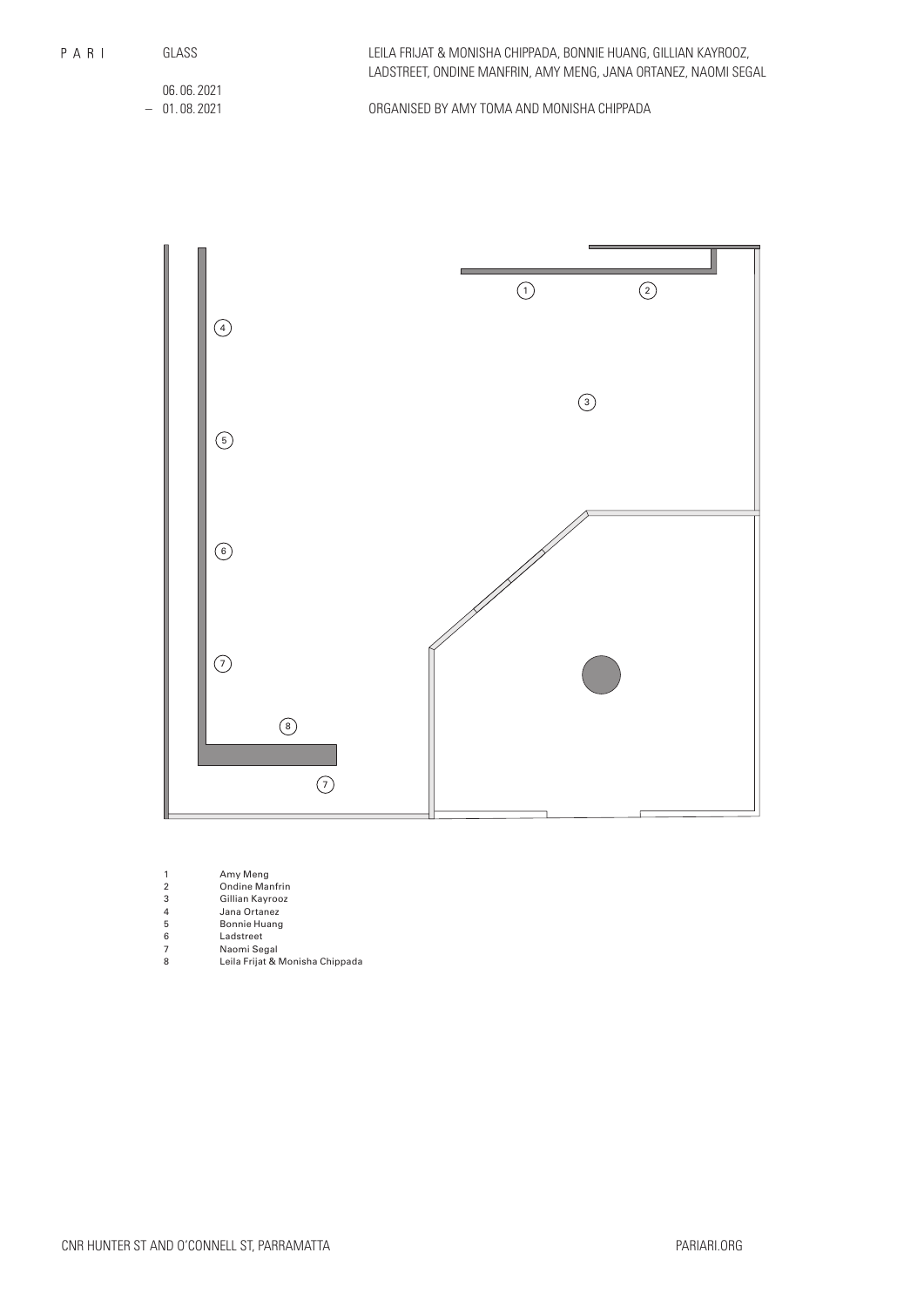06. 06. 2021  $-01.08.2021$ 

ORGANISED BY AMY TOMA AND MONISHA CHIPPADA

Autonomous, reflective and playful, *Glass* is a voyeuristic dive into the ways in which we look at ourselves and others. If the ego is a constructed self, then *Glass* is the vulnerable space of seeing the self and being seen. In this exhibition, the power dynamics of the gaze are interrogated to create a space for reclamation and selfdocumentation. Reflect on these carefully constructed narratives that challenge, inspire, disgust and delight.

**Leila Frijat & Monisha Chippada** *The Reverberation Room*, 2019 interactive installation variable dimensions

Echoes can be used to reveal patterns, to amplify often ignored aspects of our lives.

*The Reverberation Room* offers a space to practice deep listening and reflection so that we pay greater attention to our surroundings and to ourselves. The work picks up on the external world and feeds it through its system, morphing these inputs from speech to mimicry, subtle sounds to abrasive noise, and angry sounds to song.

By delaying the echoes, the work also inadvertently functions as a speech jammer. A device that makes it difficult to speak out loud. By using our own voice to silence us, it renders us to stay quiet and simply listen. To pay attention to the sounds that we often ignore surround us in daily life.

Credit to Rish Verma for his work in supporting the system.

#### **Bonnie Huang**

*I AM A SHAPE. YOU ARE A SHAPE. EVERYONE IS A SHAPE. I AM NOT A SHAPE. ARE YOU A SHAPE?* 2020 single-channel video, airbrush and acrylic on canvas, found objects 5 min,  $51 \times 40$  cm canvas

In this work, the essential elements of creativity and identity, exemplified by the sentiment of children's television shows, are deconstructed to explore the conception of the self. The informative format of an art television show prompts the absorption of paradigms from a young age. We consume to learn, to transform, to create, to satiate, to nourish, and to live.

The video itself embodies the act of transformation and creation, materialising abstract experiences through visual and written language. The didactic phrase from Mister Maker, "I am a shape", is juxtaposed against transforming biological and artistic forms that challenge its ultimatum. Shapes, primary colours, and cells are all foundational elements that can be built upon by the individual to create new meanings against pre-existing conditions.

The layered imagery of art, food, biology, and media demonstrate the integral function of signifiers to influence and alter— just as how mark-making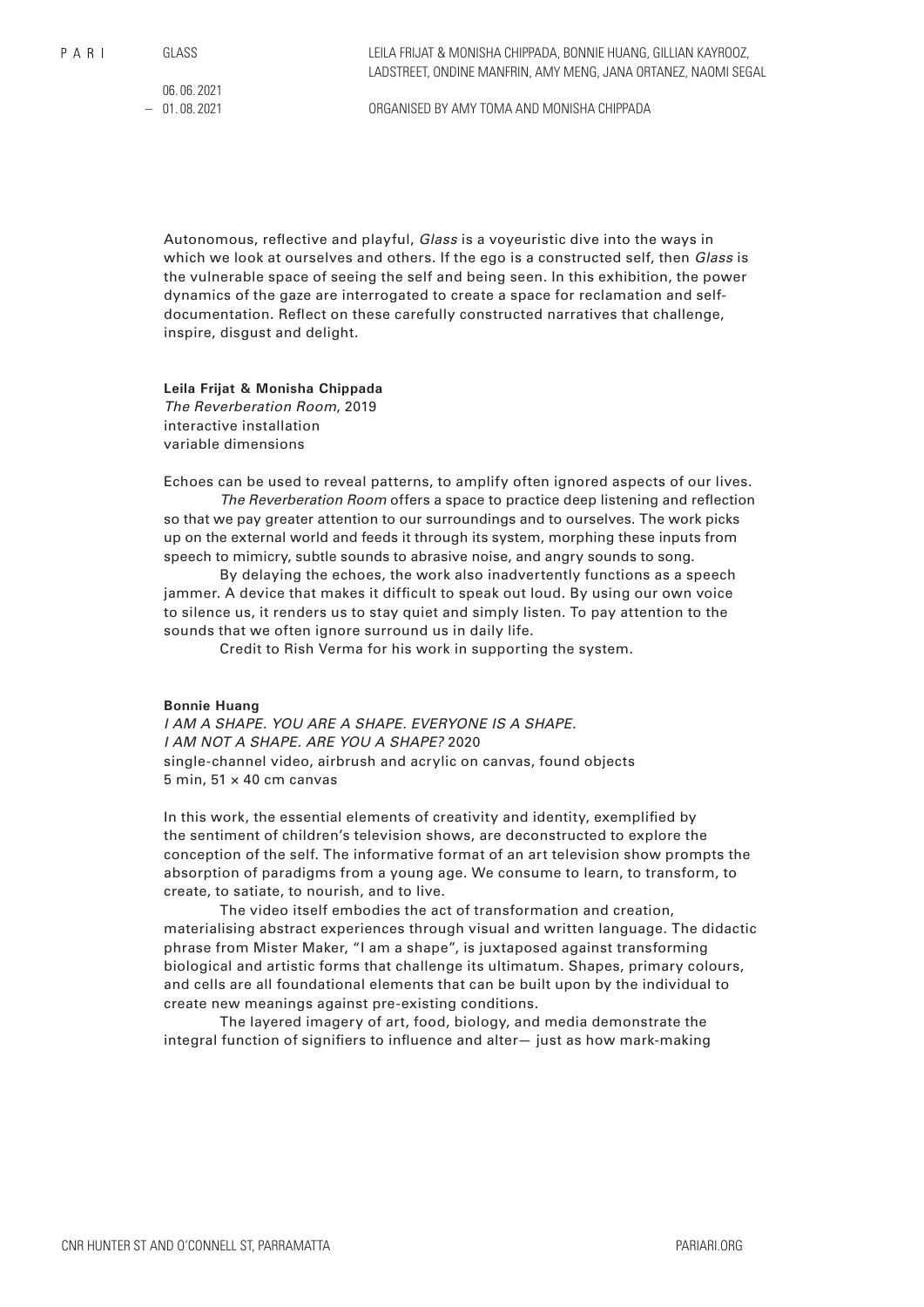06. 06. 2021  $-01.08.2021$ 

is traditionally used to signify. Simultaneously, the rhythmic quality of the work explores how the repetition of utterances and performances reinforce one's identitywhether related to gender or other forms of categorisation.

The images and soundtrack deteriorate towards the end, reflecting the limited lifespan of structures and media as individuals grow older to question their beliefs and unlearn the past. The work refers to viewer at the end, questioning them but also reinforcing their personal autonomy to define, make and become themselves.

Thus, I am not a shape. Are you a shape?

### **Gillian Kayrooz**

*Argileh at Wedding Cake Rock*, 2020 5 × silk organza 40gsm 128 × 193 cm

*Mouthing Off*, 2020, silk organza 40gsm, 128 × 193 cm *Social Shrine*, 2020, silk organza 40gsm, 128 × 193 cm *Bitch Bash*, 2020, silk organza 40gsm, 128 × 193 cm *Za'atar Sesh*, 2020, silk organza 40gsm, 128 × 193 cm *Face Down Ass Up*, 2020, silk organza 40gsm, 128 × 193 cm

*Argileh at Wedding Cake Rock* is a satirical exhibition which nods to culture, place, gender and ethnicity in the digital age. The exhibition explores the intersection of experimental and documentary style photography through a series of tableaux; constructed from the nuances of Western Sydney's youth culture. The works are a reflection of both personal experience and an ongoing engagement with local personas, neighbourhoods, cultural motifs and trends.

Gillian Kayrooz is an artist from Western Sydney. She holds a Bachelor of Visual Arts (Honours) from Sydney College of the Arts, University of Sydney. In 2018 she was awarded the Create NSW Young Creative Leaders Fellowship which led her to exhibit internationally in the Asia-Pacific region. She most recently completed residencies at the Chengdu Academy of Fine Arts and the Sapporo Tenjinyama Artist Studio, ARTnSHELTER, Tokyo. In 2021, Kayrooz is a studio artist in residence at Parramatta Artists' Studios and most recently produced work for the Artspace 52 Artists, 52 Actions program.

The artist would like to thank the Ang Household, Natalie Ang, Shaleha Deen, Alessandra Femenias, Clarissa Mei, Helen Nguyen, Ivy Perlitz, Laura Ranola, Sara Tamim, Alyssa Yang.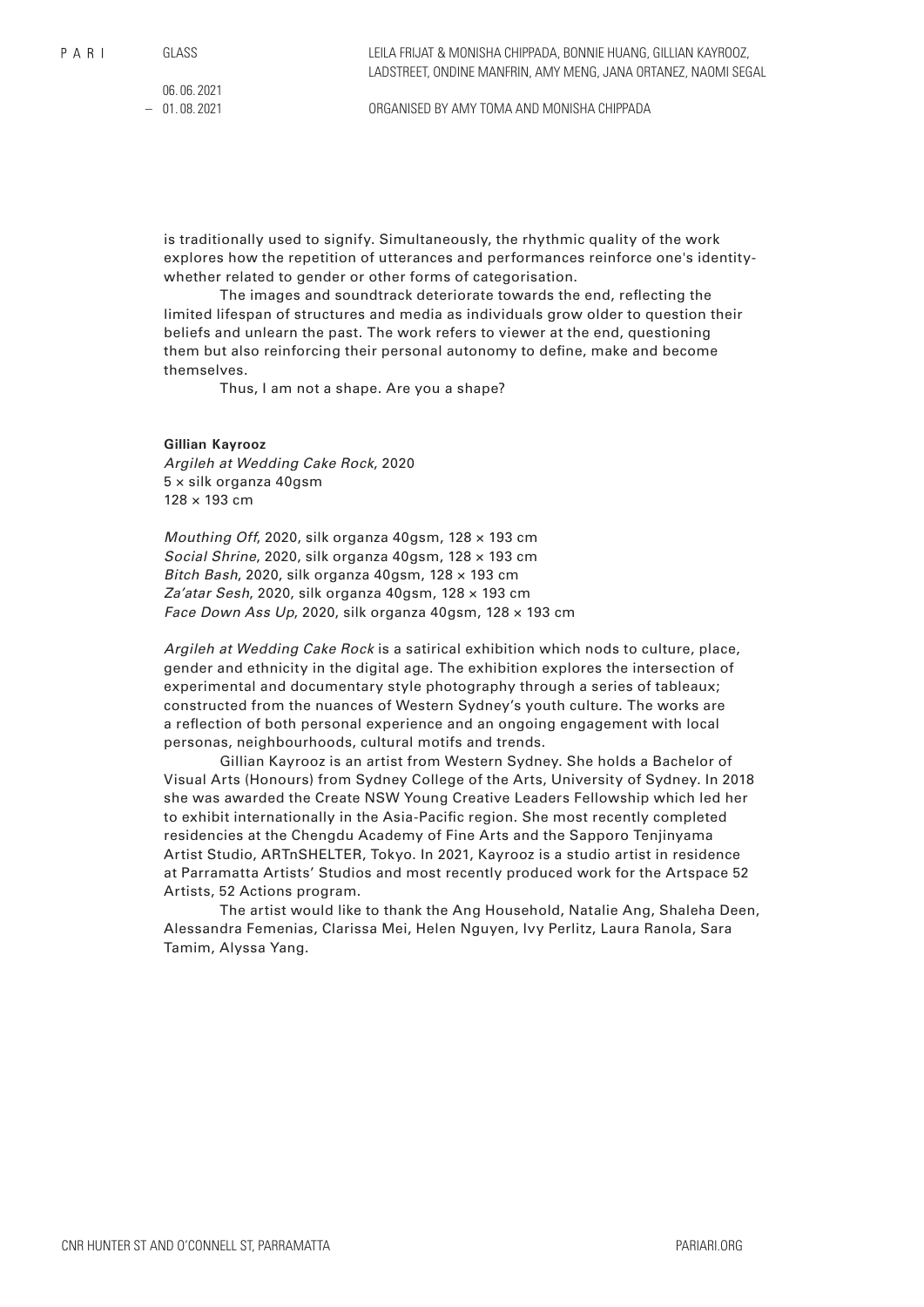$P$  A R I

GLASS

06. 06. 2021  $-01.08.2021$ 

ORGANISED BY AMY TOMA AND MONISHA CHIPPADA

# **Ladstreet**

*Yellow Line For Life*, 2017 print of 35mm black and white negative film scan  $16 \times 24$  in

*Die with your boots on*, 2018 print of 120 6 × 7 black and white negative film scan  $20 \times 24$  in

My work is a documentation of the various identities prevalent in my life, and my proximity to the various subcultures and lifestyles I have invested myself into over the years. I view photography as a medium that is more so than a communication tool more so than any other aesthetic or visual value. My work can be defined by an honest and sincere reflection and form of communication of the lived experience around me, my influences are shaped by nothing artistically other than my material world, lived experience and richness of the cultures and communities I am a participant of.

### **Ondine Manfrin**

*Svalbard Global Seed Vault [ASMR Roleplay]*, 2021 single-channel video 13 min

*Svalbard Global Seed Vault [ASMR Roleplay]* is a video work developed as part of Manfrin's ongoing honours project I pretend I do not see it but in reality I do. The video performance is a simulated peek into the Svalbard Global Seed Vault, an emergency seed bank built under the arctic tundra for the purpose of preserving agricultural biodiversity. The work utilises the structure and tropes of an ASMR YouTube roleplay to invite its audience to indulge in its sombre narrative. The relaxing and anxiety-reducing qualities of ASMR contrast with the anxiety-inducing reality of Svalbard as a doomsday, plan B, last resort for human-induced climate disaster. This work is an early experiment within Manfrin's honours research, contributing to a broader study of how sensory performance and digital intimacy uniquely immerse audiences in speculative imaginings of technological and climate-changed futures. For more you can like and subscribe over at Dean ASMR on YouTube.

This work was developed on Gadigal and Wangal land.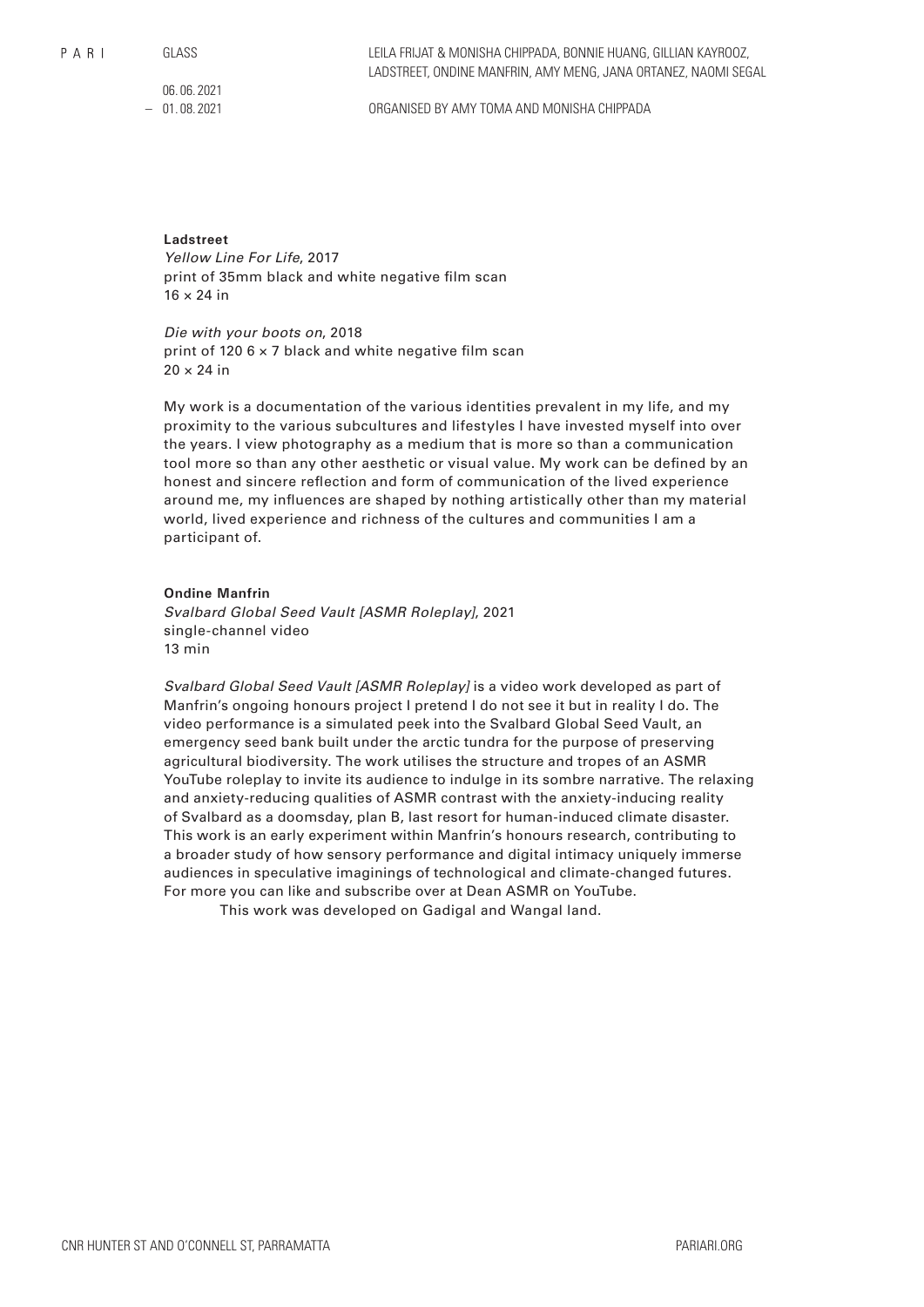$P$  A R I

GLASS

06. 06. 2021 – 01. 08. 2021

ORGANISED BY AMY TOMA AND MONISHA CHIPPADA

## **Amy Meng**

*Game Boy Game Gal*, 2019 fabric, felt, thread, beads, sequins, faux pearl and fiber fill 65cm × 41cm × 18cm

Galgame simulates romantic experiences for male consumers though the gratification of role-playing. Each time a button is pressed/clicked, it signals the narcissistic male gaze in action. Contemporary (imagined) romance often recalls the Hegelian structure of reciprocity between master and slave – on one level, Galgame renders girls as idealized objects; On another level, the player depends upon these female avatars to establish his fantasies and identity through reflection. For the player, simulated girls are not mere substitutes for actual partners, they become masters of infantile desire. In this murky territory, the girl is not merely enslaved to phallocentrism but also wield the power to confront and reciprocate the male gaze.

## **Jana Ortanez**

*Between Two Spaces* (diptych), 2021 acrylic on canvas  $16 \times 24$  in (each)

*Between Two Spaces* (diptych) explores the dynamic between Ortanez's identity as part of the Filipino-Australian diaspora, and her artistic practice as a woman shaped by Western societal conventions. With her practice shifting between spaces of interrogating her identity, and creating work devoid of any inherent cultural influences, this work seeks to capture the in between; making within the feeling of intrinsic obligation to culture, and making within self-indulgent purpose. Knowing that these two spaces of making are not mutually exclusive, and that their separation is attributed to an internalised oppression of culture as an immigrant, she seeks to mend the relationship through painting. Employing the use of abstraction, layering, and portraiture, she captures her existence within a space of uncertainty and hesitation prioritising the expression of self over the gaze and expectation of the viewer.

#### **Naomi Segal**

*on the cusp of something*, 2021 mixed media drawing installation variable dimensions

This small body of work thinks about how the experience of reading can nourish, move and guide us. It dwells on how texts can impart a surge of feelings, a state that does not quite coalesce into codified emotion, but gives you the sense that what you are about to encounter might change you forever.